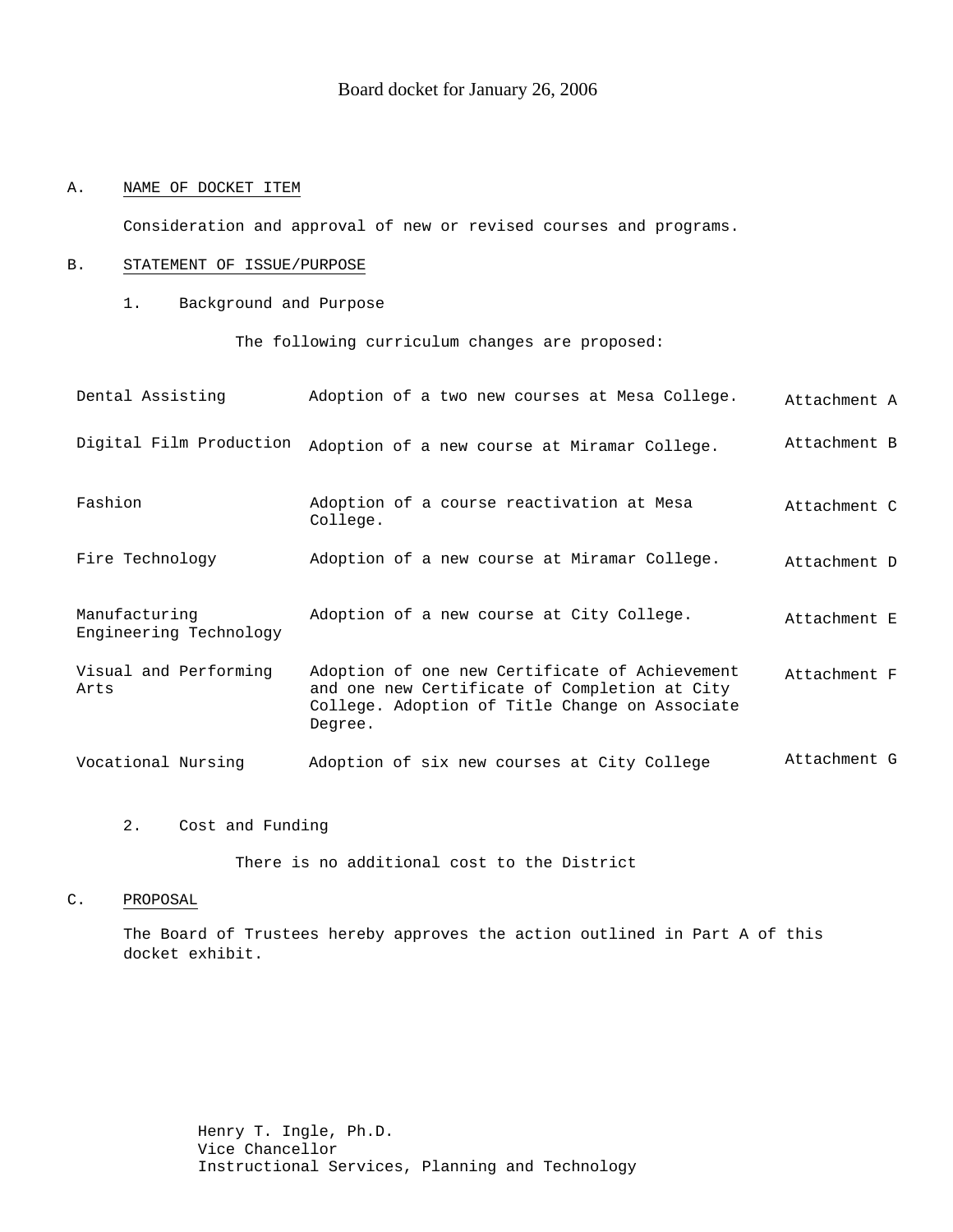Adoption of two new courses at Mesa College.

Proposed new courses at Mesa College:

# **103 Preventive Dental Care 1.5 hours lecture, 1.5 units**

**Grade Only**  *Prerequisite:* DENA 102 with a grade of "C" or better, or equivalent. *Corequisite:* DENA 103L & DENA 106, each with a grade of "C" or better, or equivalent. *Limitation on Enrollment:* This course is not open to students with previous credit for DENA 104. Special Admission - must be admitted to program. This course is for students enrolled in the Dental Assisting Program. This course focuses on the principles and techniques necessary for preventing tooth decay, including the importance of nutrition, personal preventive oral hygiene, and education of the dental patient on preventive dental care. The goal and components of a preventive dentistry program are included. This course also includes the discussion of personal nutrition and nutritional counseling plus charting a diet diary. Identification of sources and the practice of using fluoridation as a preventive measure against tooth decay and the purpose of dental sealants are also presented. (FT) Associate Degree Credit & transfer to CSU and/or private colleges and universities.

#### **103L Preventive Dental Care Lab 1.5 hours lab, 0.5 units Grade Only**

*Prerequisite:* DENA 102 with a grade of "C" or better, or equivalent.

*Corequisite:* Completion of or concurrent enrollment in DENA 103 & DENA 106, each with a grade of "C" or better, or equivalent. *Limitation on Enrollment:* This course is not open to students with previous credit for DENA 104. Special Admission - must be admitted to program. This course is for students enrolled in the Dental Assisting Program. This laboratory course presents the practical application of preventive dental care, including an analysis of personal/patient nutrition and nutritional counseling. This lab course also focuses on the principles and techniques necessary for personal preventive oral hygiene. Patient education strategies for maintaining preventive oral hygiene and regular professional care are included. The practice of using fluoridation and sealants as preventive measures against tooth decay is covered.

(FT) Associate Degree Credit & transfer to CSU and/or private colleges and universities.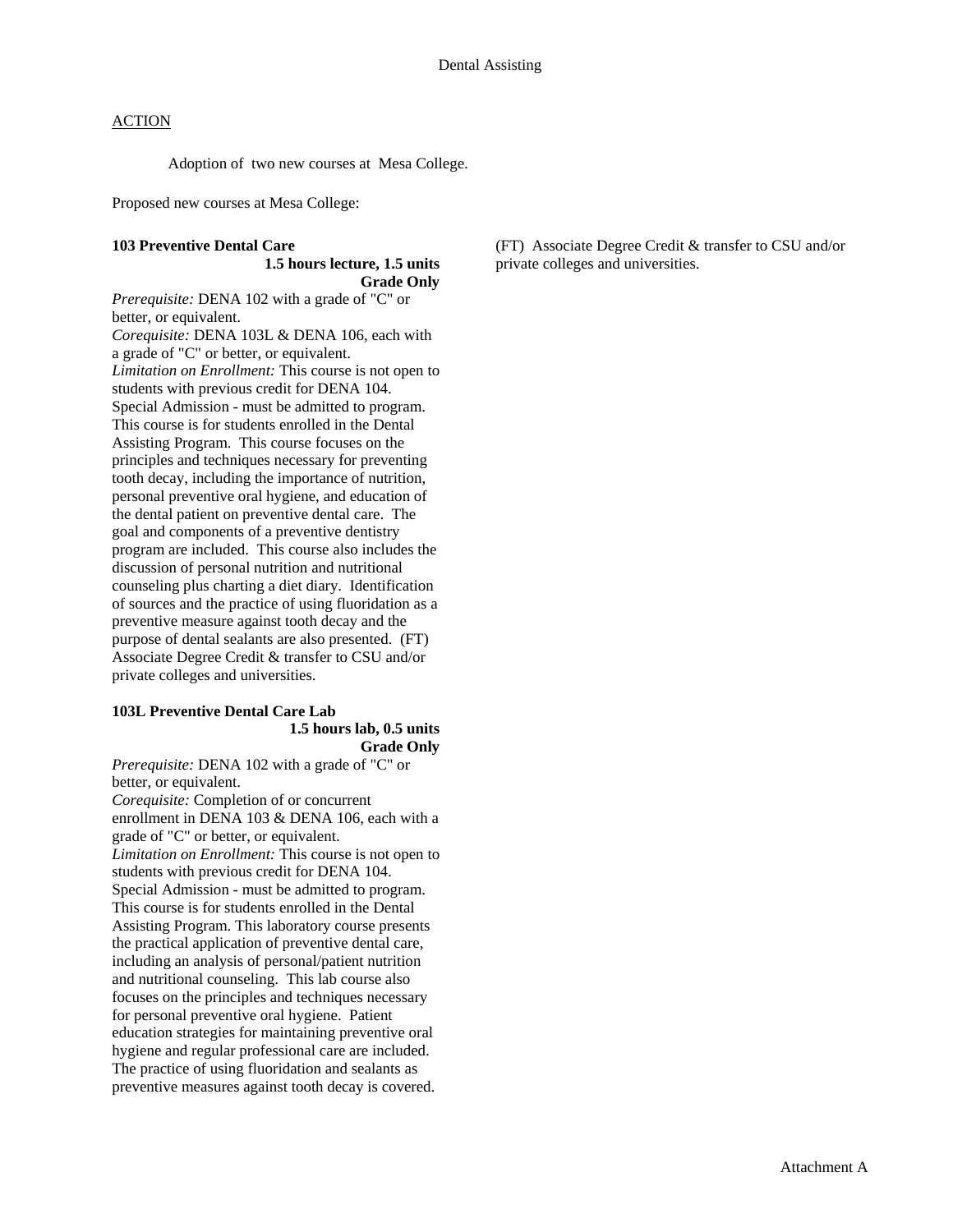Adoption of a new course at Miramar College.

Proposed new course at Miramar College:

#### **102 The American Cinema**

# **3 hours lecture, 3 units Grade Only**

*Advisory:* ENGL 051 & ENGL 056, each with a grade of "C" or better, or equivalent or Assessment Skill Levels W5/R5.

This introductory film studies course brings Hollywood film making into clear focus as a unique economic, industrial, aesthetic, and cultural institution. This course explores how American films work technically, artistically, and culturally through encounters with the works of such directors as John Ford, Howard Hawks, and Martin Scorsese. (FT) Associate Degree Credit & transfer to CSU and/or private colleges and universities.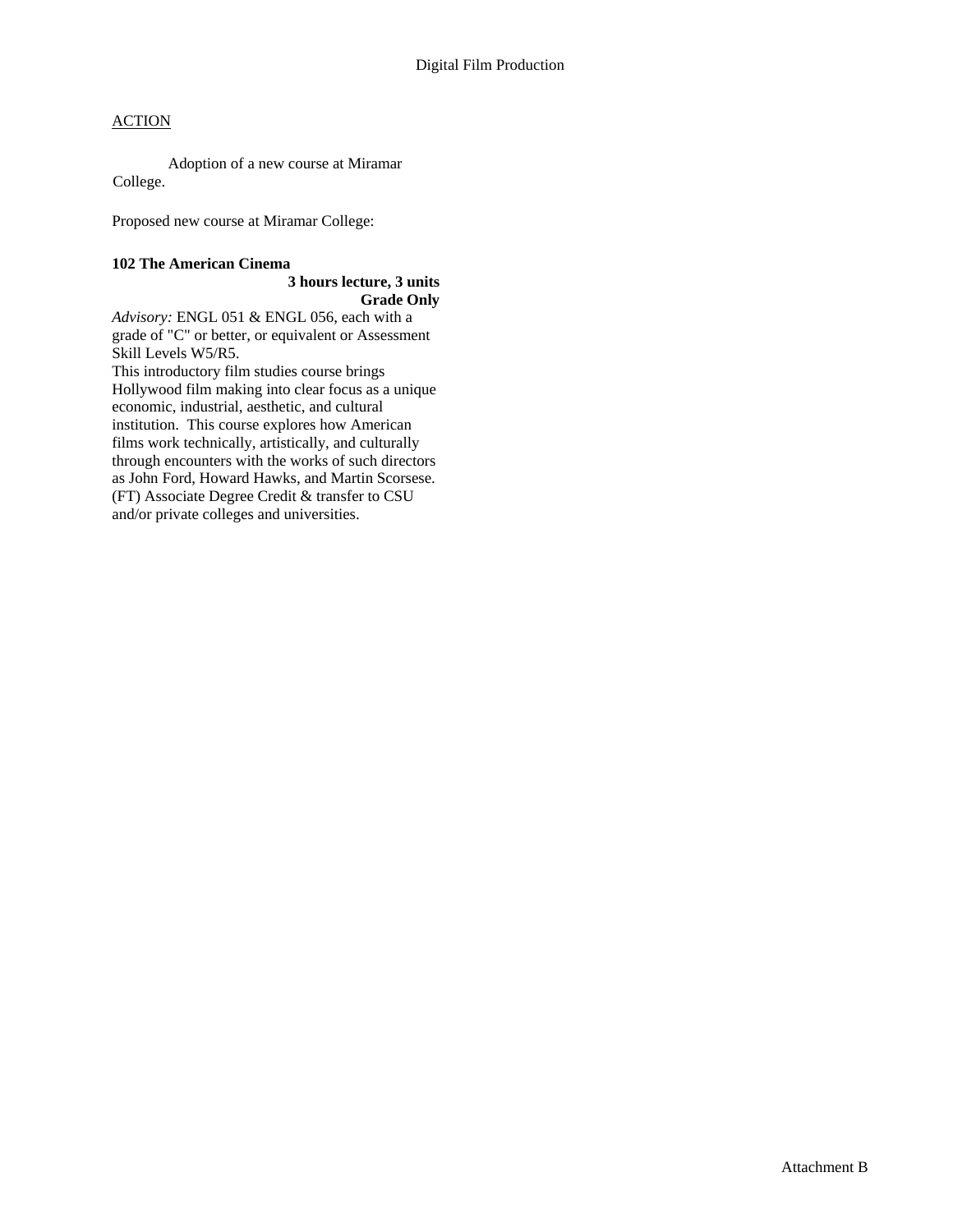Adoption of a course reactivation at Mesa College.

Proposed course reactivation at Mesa College:

### **135 Tailoring**

# **3 hours lecture, 3 units Grade Only**

*Advisory:* MATH 032 & ENGL 051 & ENGL 056, with a grade of "C" or better, or equivalent or Assessment Skill Level M20/W5/R5. FASH 130 with a grade of "C" or better, or equivalent The focus of this course is the presentation of various techniques of tailoring and fitting a coat or jacket utilizing a commercial pattern. This is a recommended course for all fashion design majors and is open to any student interested in expanding intermediate sewing skills. (FT) Associate Degree Credit & transfer to CSU and/or private colleges and universities.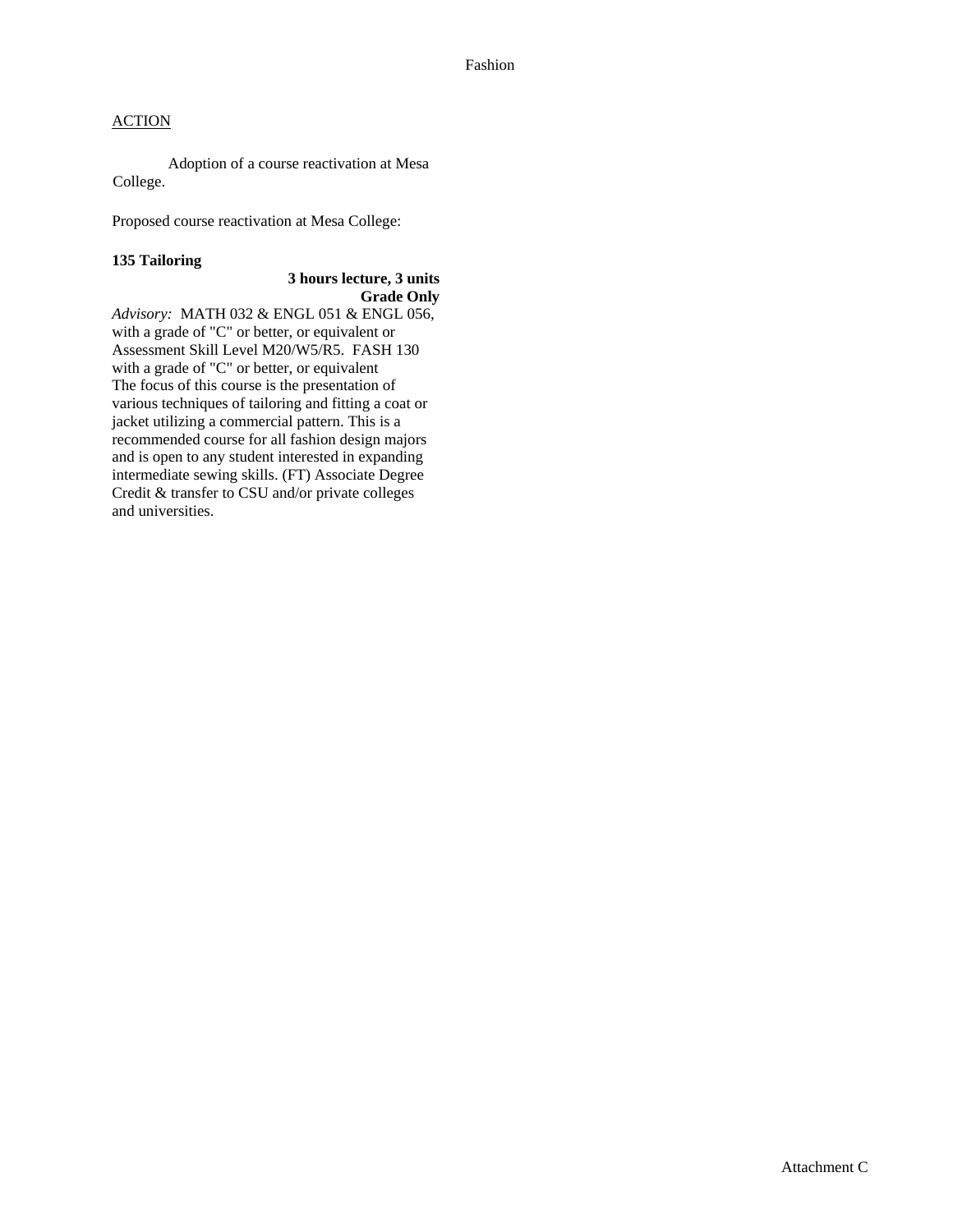Adoption of a new course at Miramar College.

Proposed new course at Miramar College:

#### **312 Auto Extrication**

# **16 hours lab, 0.2 unit Credit/No Credit Only**

This course provides students with hands-on experience in the procedures and systems utilized during automobile extrication. Topics covered include auto extrication, types of hand and power tools, removing windows, opening doors, removing roofs, pulling seats, stabilization of vehicles, and simulated rescues of victims. (FT) Associate Degree Credit only and not Transferable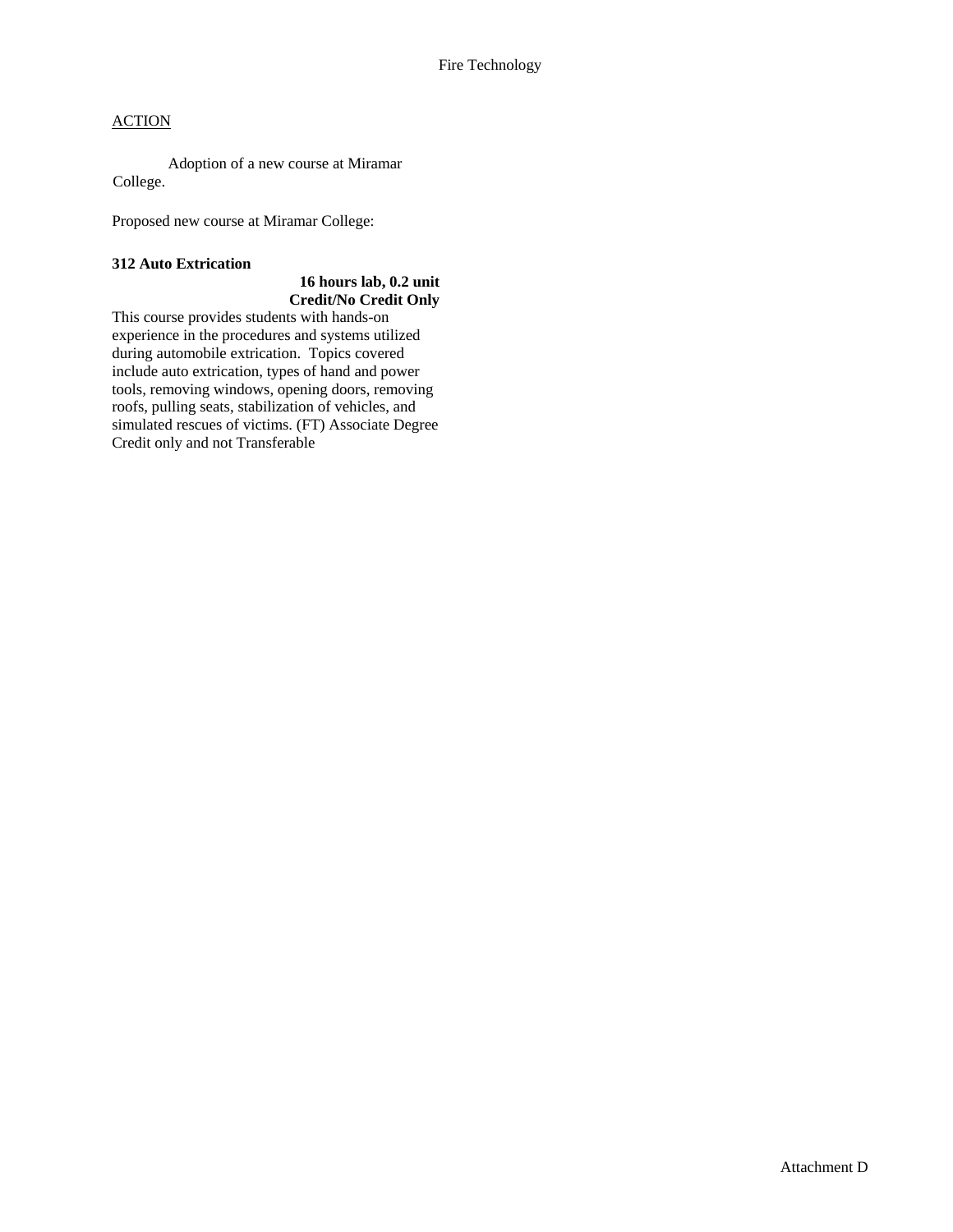Adoption of a new course at City College.

Proposed new course at City College:

#### **150 Manufacturing Automation 2 hours lecture, 3 hours lab, 3 units Grade Only**

*Prerequisite:* MFET 120 with a grade of "C" or better, or equivalent.

This lecture/lab course introduces students to the principles of manufacturing automation, process and machine control, programmable logic controllers, robotics, part handling and assembly. Students also learn concepts of group technology, flexible manufacturing systems and their applications in manufacturing industries. Through lectures, hands-on learning experience and demonstrations, students gain knowledge and skills in modern manufacturing that are necessary for seeking rewarding employment opportunities. This course uses a project-based learning approach. It is intended for students, technicians, technologists and engineers who are interested in manufacturing automation. (FT) Associate Degree Credit & transfer to CSU and/or private colleges and universities.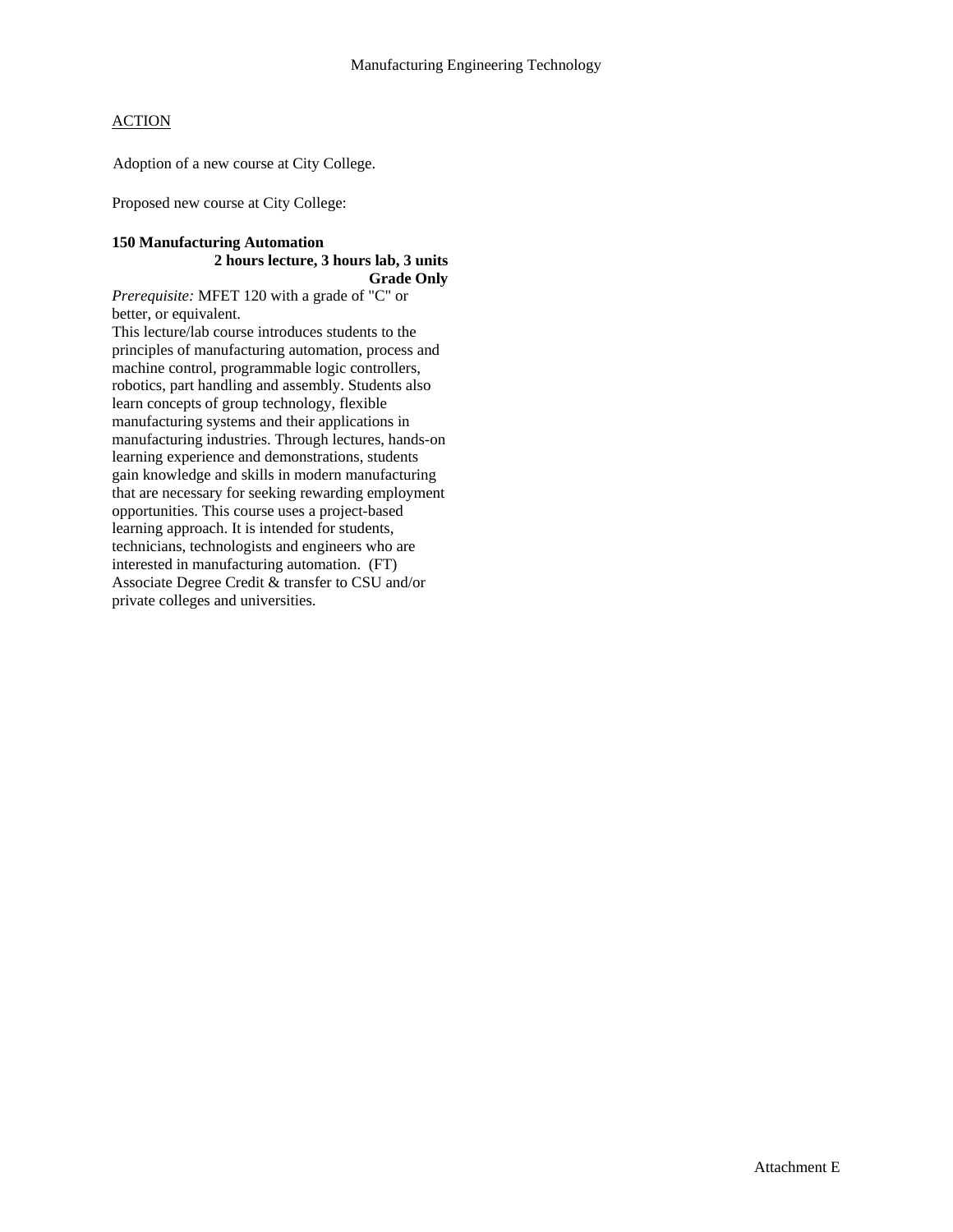Adoption of one new Certificate of Achievement and one new Certificate of Completion at City College. Adoption of Title Change on Associate Degree.

#### PROGRAM REVIEW

Pursuant to Section 78016 of the Education Code, following is a program review summary:

| A. Labor Market <sup>1</sup> :  | According to the California State Employment Development<br>Department (EDD) statistics, there were approximately 41,290<br>persons employed in Visual and Performing Arts -related jobs in San<br>Diego County in 1999. Approximately 14,110 additional job opening<br>are projected through 2006. |
|---------------------------------|-----------------------------------------------------------------------------------------------------------------------------------------------------------------------------------------------------------------------------------------------------------------------------------------------------|
| B. Duplication <sup>2</sup> :   | Visual and Performing Arts is offered days and evenings at San Diego<br>City college and Mira Costa College.                                                                                                                                                                                        |
| C. Effectiveness <sup>3</sup> : | District enrollment in Visual and Performing Arts is estimated at 597<br>students.                                                                                                                                                                                                                  |

<sup>1</sup> Information was obtained from California Employment Development Department (EDD), Table 2, San Diego County TOP Projections, 1999-2006.

 $2$ Information was obtained by the San Diego Imperial Counties Community Association Colleges (SDICCCA).

<sup>3</sup>Information was obtained from the Vocational Education Data Systems (VEDS) Report 2002-03.

Proposed new certificates and Associate Degree Title change for City:

# **Certificate of Achievement: Visual and Performing Arts Recording Arts**

| <b>Courses Required for the Major:</b>    | <b>Units</b> |
|-------------------------------------------|--------------|
| MUSI 150A, Basic Musicianship3            |              |
| MUSI 190, Electronic Music Studio3        |              |
|                                           |              |
| MUSI 202, Computer Music 3                |              |
| MUSI 205A, Projects in Electronic Music 3 |              |
| RTVC 107, Broadcast Audio3                |              |
| RTVC 152, Digital Audio Post Production 3 |              |
| Total Units $= 21$                        |              |

Recommended electives: Music 115A

# **Certificate of Completion: Visual and Performing Arts Digital Audio**

| <b>Courses Required for the Major:</b> | <b>Units</b> |
|----------------------------------------|--------------|
| MUSI 150A, Basic Musicianship3         |              |
| MUSI 190, Electronic Music Studio3     |              |
|                                        |              |
|                                        |              |
| Total Units = $12$                     |              |

Recommended electives: Music 115A, 205A

# **Associate in Arts Degree: Visual and Performing Arts Digital Music Technology**

| <b>Courses Required for the Major:</b>     | Units |
|--------------------------------------------|-------|
|                                            |       |
| MUSI 115A, Elementary Piano 1              |       |
|                                            |       |
|                                            |       |
|                                            |       |
|                                            |       |
| MUSI 205A, Projects in Electronic Music  3 |       |
| RTVC 107, Broadcast Audio OR               |       |
| RTVC 152, Digital Audio Post Production  3 |       |
|                                            |       |
| Total Units $= 27$                         |       |

**Recommended electives:** Music 100, 109, 111, 115B, 120, 121, 215A,215B , 230A, 230B, 290, 296; Radio and Television 154, 157, 167.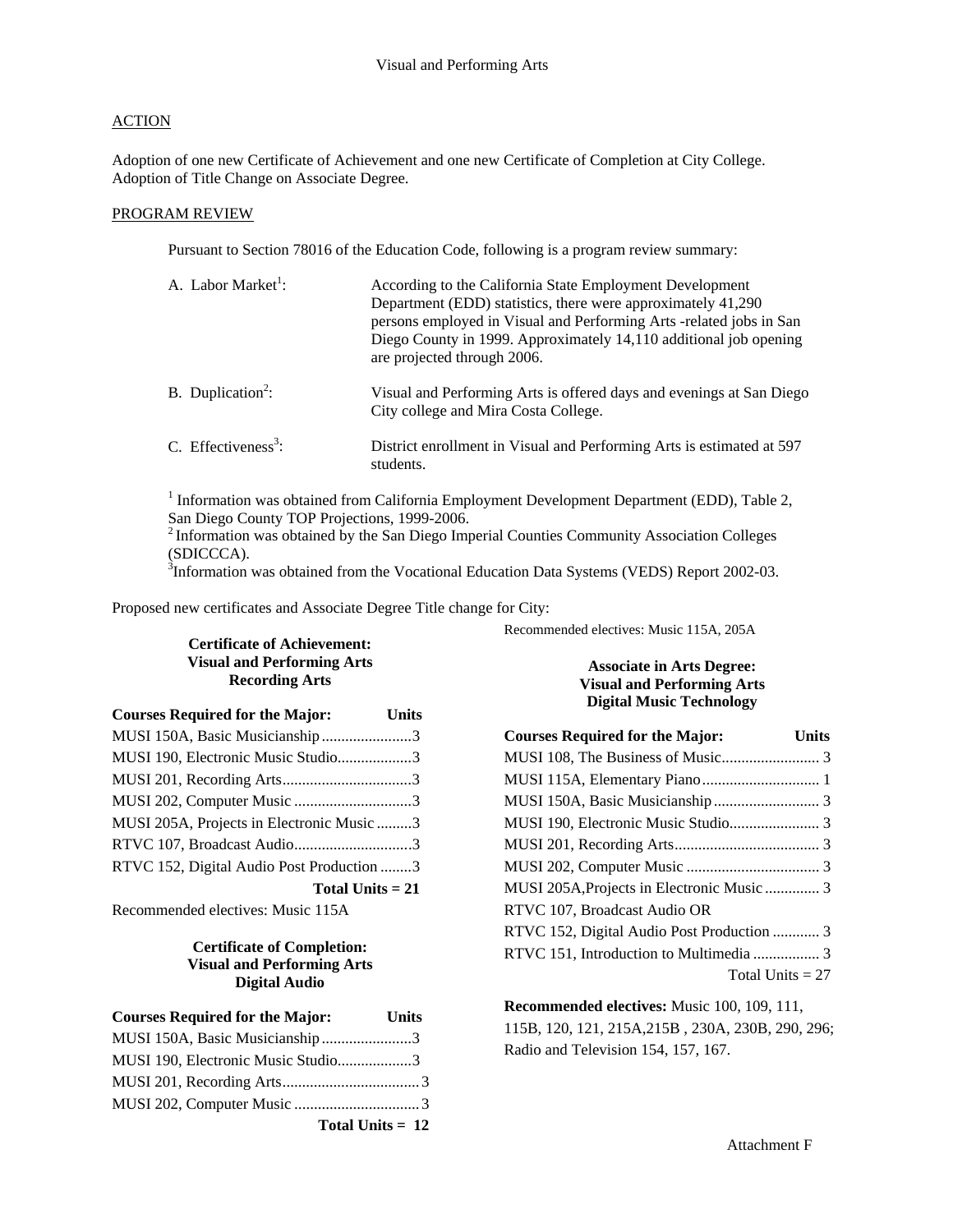Adoption of six new courses at City College.

Proposed new courses at City College:

#### **043 Nutrition for Vocational Nurses 1.5 hours lecture, 1.5 units Grade Only**

*Prerequisite:* VNUR 042 with a grade of "C" or better, or equivalent.

*Corequisite:* Completion of or concurrent enrollment in VNUR 045 with a grade of "C" or better, or equivalent.

The Nutrition for Vocational Nurses course provides an introductory study of nutrition in health care to the ROP Vocational Nursing student. Nutrition is considered a vital component of the care of the whole person. The nursing student needs to have a basic understanding of the importance of nutrition to be able to assist and teach clients about making good choices according to their healthcare needs. The course is designed for the student progressing through the Vocational Nursing program. (FT) Not Applicable to Associate Degree.

#### **045 Medical Surgical Vocational Nursing I 5.5 hours lecture, 16 hours lab, 10.5 units Grade Only**

*Prerequisite:* VNUR 042 with a grade of "C" or better, or equivalent.

*Corequisite:* Completion of or concurrent enrollment in VNUR 043 with a grade of "C" or better, or equivalent.

The Medical Surgical Vocational Nursing course is the first of two courses in the Vocational Nursing program covering nursing care of medical/surgical patients. The course includes a clinical component and focuses on each body system with related disorders, the pathophysiology, assessment findings, medical, surgical and nursing management of these specific disorders. The course covers related nutritional, pharmacological, growth and development, and psychosocial issues as appropriate. In addition, the special needs of older adults are explored. The course is designed to build upon knowledge and skills set obtained in prerequisite courses that comprise the Vocational Nursing program. (FT) Not Applicable to Associate Degree.

#### **046 Maternal/Child and Mental Health Vocational Nursing 7 hours lecture, 16 hours lab, 12 units**

**Grade Only** 

*Prerequisite:* VNUR 045 with a grade of "C" or better, or equivalent.

The Maternal/Child and Mental Health Vocational Nursing course enables the student to participate in the nursing care of the maternity client, newborn and family throughout pregnancy, labor, delivery, pediatric and the postpartum period in both normal and high-risk circumstances. It also provides a solid foundation in mental health nursing. The clinical component provides practical applications of the course objectives. The course is designed for the student progressing through the Vocational Nursing program. (FT) Not Applicable to Associate Degree.

#### **047 Medical Surgical Vocational Nursing II 3.5 hours lecture, 4 hours lab, 4.5 units Grade Only**

*Prerequisite:* VNUR 046 with a grade of "C" or better, or equivalent. *Corequisite:* Completion of or concurrent enrollment in VNUR 048 and VNUR 049, each with a grade of "C" or better, or equivalent The Advanced Medical Surgical Vocational Nursing course is the second of two medical/surgical courses in the Vocational Nursing program. This course builds on the skills and knowledge base developed during Medical/Surgical Vocational Nursing I and continues to cover nursing care of medical surgical patients. The course focuses on body systems with related disorders, and the pathophysiology, assessment findings, medical, surgical and nursing management of these specific disorders. The course covers related nutritional, pharmacological, growth and development, and psychosocial issues as appropriate. In addition, the special needs of young and middle adults are also explored. This course is designed for the student in the last portion of the Vocational Nursing Program. (FT) Not Applicable to Associate Degree.